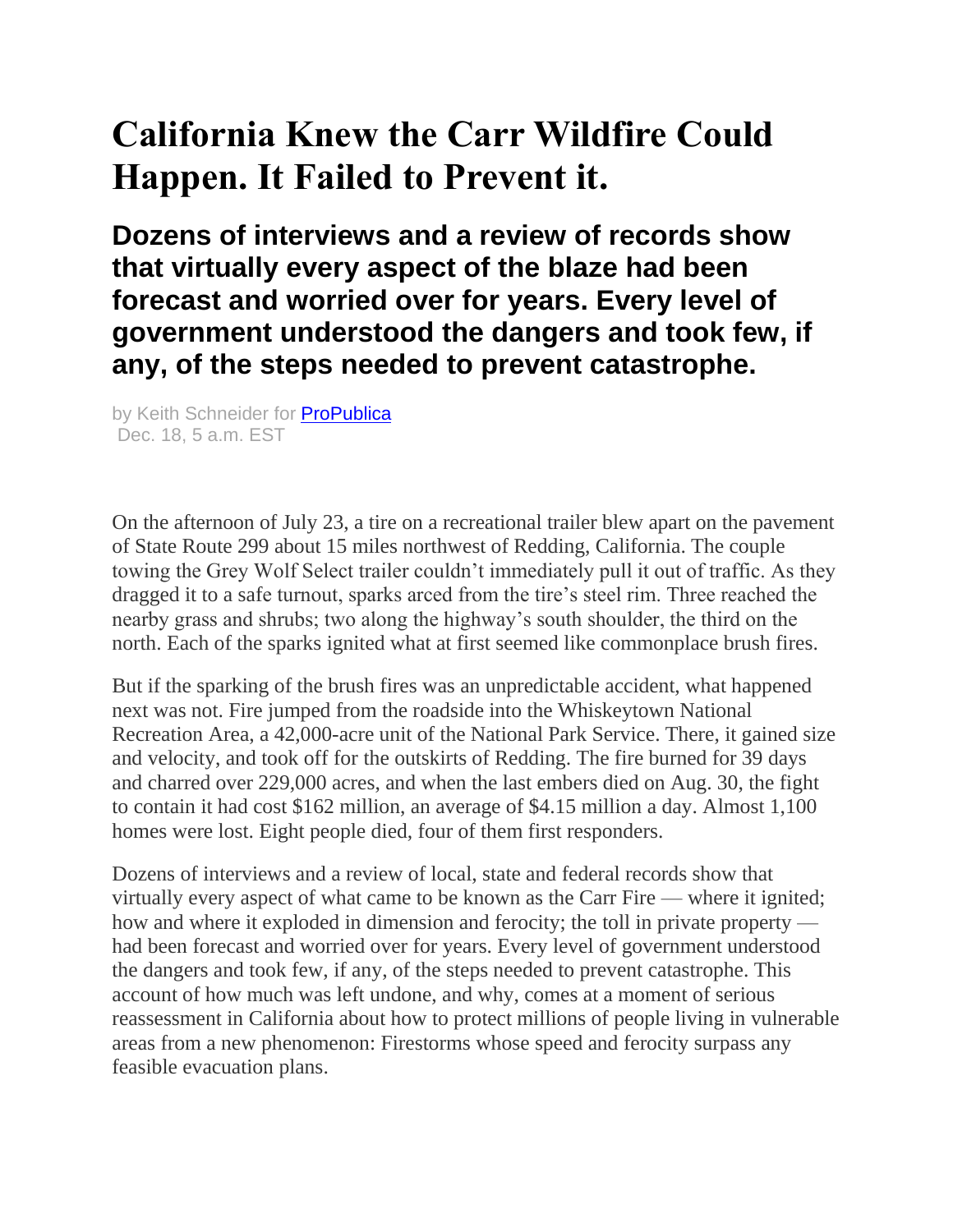## **Stay Informed**

Get ProPublica's Daily Digest.

#### Sign Up

The government failure that gave the Carr Fire its first, crucial foothold traces to differences in how California and the federal National Park Service manage brush along state highways. Transportation officials responsible for upgrading Route 299 had appealed to Whiskeytown officials to clear the grass, shrubs and trees lining the often superheated roadway, but to no avail.

At the federal level, the park service official responsible for fire prevention across Whiskeytown's 39,000 acres of forest had been left to work with a fraction of the money and staffing he knew he needed to safeguard against an epic fire. What steps the local parks team managed to undertake — setting controlled fires as a hedge against uncontrollable ones — were severely limited by state and local air pollution regulations.

And both the residents and elected officials of Redding had chosen not to adopt or enforce the kind of development regulations other municipalities had in their efforts to keep homes and businesses safe even in the face of a monstrous wildfire.

The inaction in and around Redding took place as the specter of unprecedented fires grew ever more ominous, with climate change worsening droughts and heating the California landscape into a vast tinderbox.

The story of the Carr Fire — how it happened and what might have been done to limit the scope of its damage — is, of course, just one chapter in a larger narrative of peril for California. It was the third of four immense and deadly fires that ignited over a 13 month period that started in October 2017. Altogether they killed 118 people, destroyed nearly 27,000 properties and torched 700,000 acres. The Camp Fire, the last of those horrific fires, was the deadliest in California history. It roared through the Sierra foothill town of Paradise, killing 86 people.

More than a century ago, cities confronted the risk of huge fires by reimaging how they would be built: substituting brick, concrete and steel for wood. Conditions are more complicated today, to say the least. But it does seem that the latest spasm of spectacular fires has prompted some direct steps for protecting the state into the future.

In September, California lawmakers added \$200 million annually to the California Department of Forestry and Fire Protection, or Cal Fire, budget over the next five years for fire prevention, up from \$84.5 million in the current fiscal year. It's enough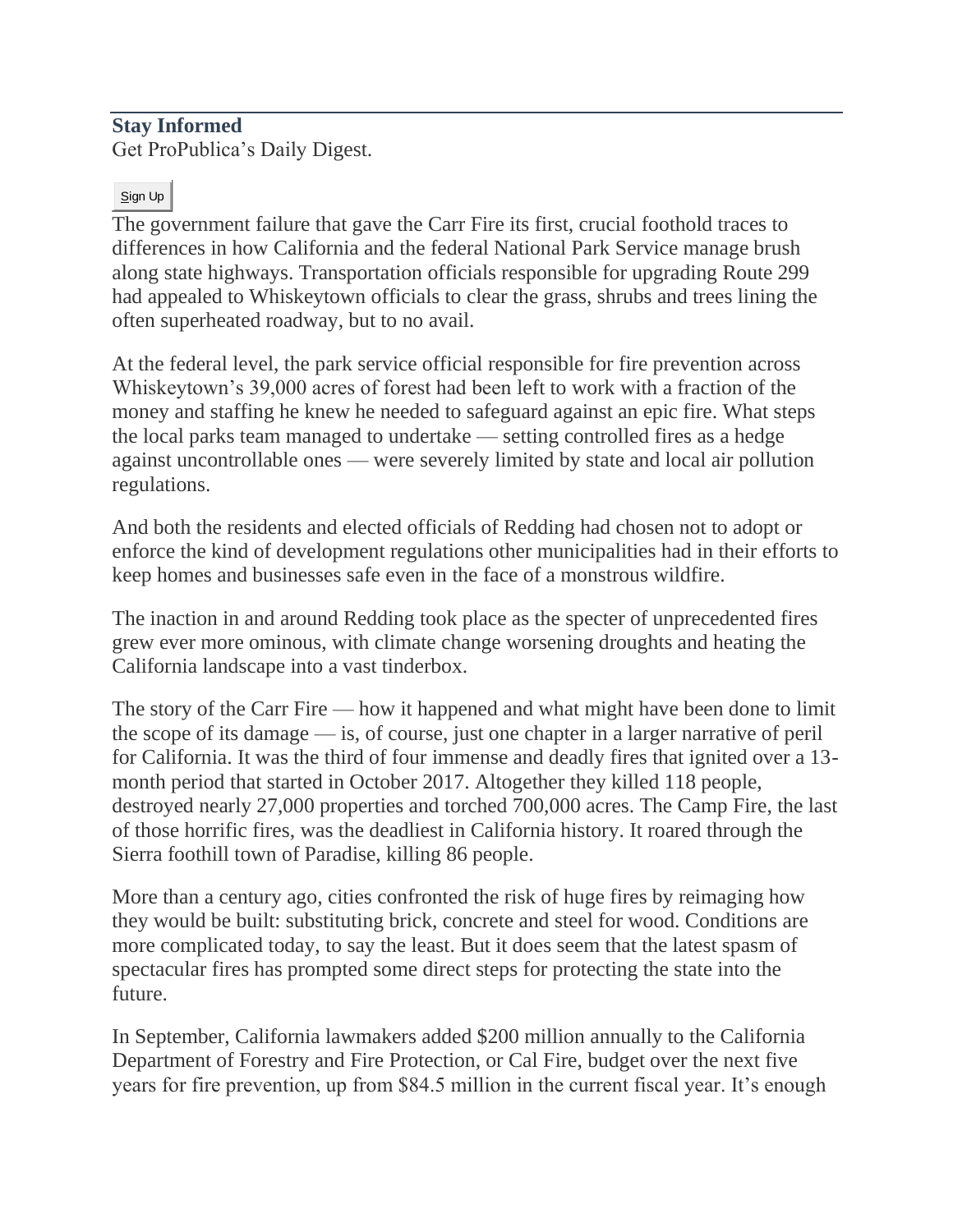to finance bush clearing and lighting deliberate fires — so-called "fuels reduction" and "prescribed fire" — on 500,000 acres of open space, wildlands and forest.

The U.S. Forest Service and the U.S. Department of the Interior also are putting more emphasis and money into prevention. This year, federal and state agencies set prescribed fires to 85,000 acres of open lands, an increase of 35,000 acres over previous years and likely a record, said Barnie Gyant, the Forest Service's deputy regional forester in California.

In Redding, city officials have agreed to rethink how they will manage the several thousand acres of open land within the city limits.

But if these sorts of solutions are well understood, they have yet to attain widespread acceptance. An examination of the Carr Fire, including interviews with climate scientists, firefighters, policymakers and residents, makes clear that the task of adequately combating the real and present danger of fires in California is immense. And it's a task made only more urgent by a novel feature of the Carr Fire: its explosion into a rampaging tornado of heat and flames. The blaze is further evidence that the decisions made at every level of government to address the fire threat are not only not working, but they have turned wildfires into an ongoing statewide emergency.



A Redding fire department

truck with a black band across the seal, in honor of a Redding firefighter who lost his life battling the Carr Fire. (Justin Sullivan/Getty Images)

Success will require government agencies at every level to better coordinate their resources and efforts, and to reconcile often competing missions. It will require both a strategic and budgetary shift to invest adequately in fire prevention methods, even as the cost of fighting fires that are all but inevitable in the coming years continues to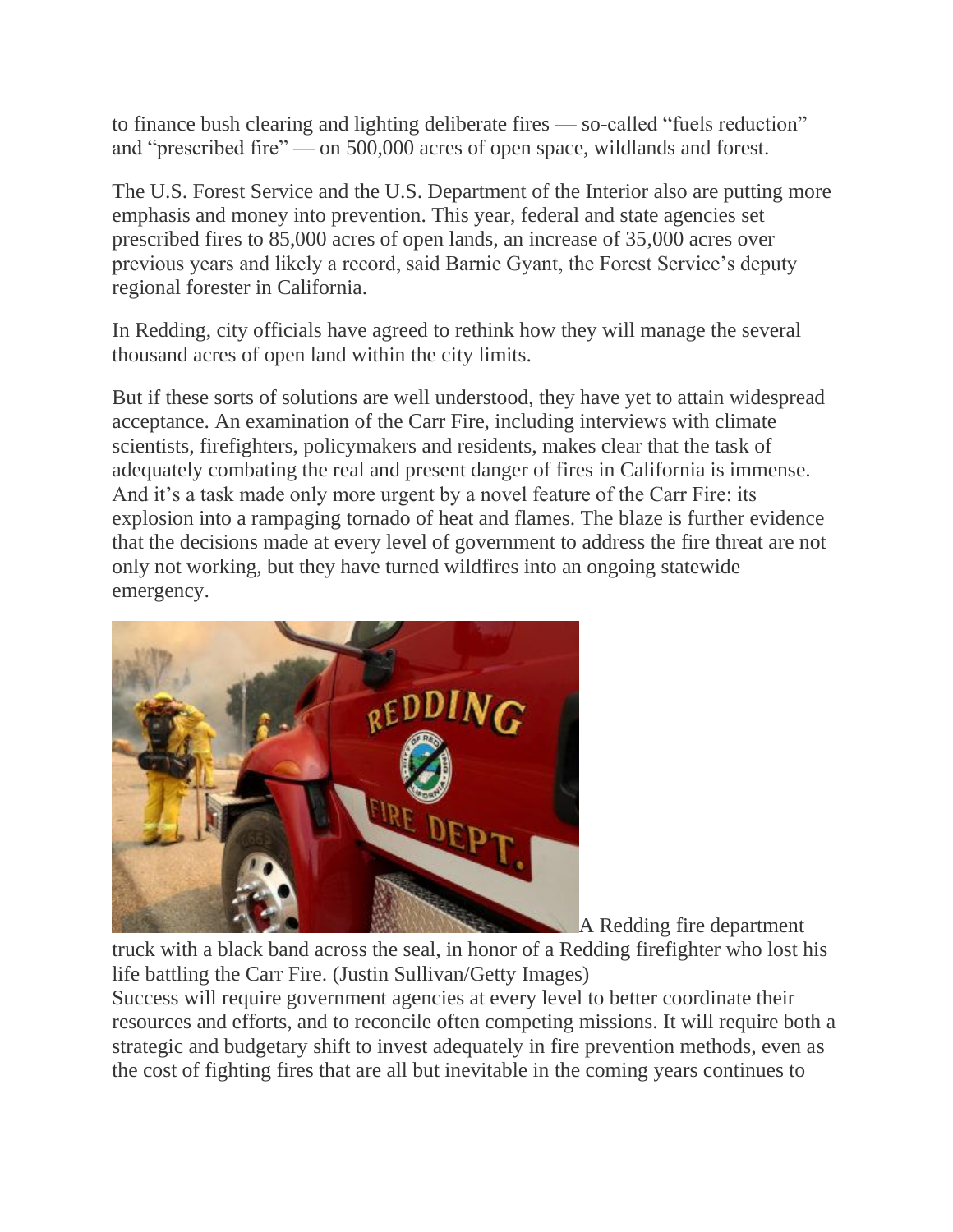soar. And it will require residents to temper their desires for their dream homes with their responsibility to the safety of their neighbors and communities.

"We repeatedly have this discussion," said Stephen Pyne, a fire historian at Arizona State University and the author of well-regarded books on wildfires in the West. "It has more relevance now. California has wildfire fighting capability unlike any place in the world. The fact they can't control the fires suggests that continuing that model will not produce different results. It's not working. It hasn't worked for a long time."

#### **A Thin Strip of Land, but a Matchstick for Mayhem**

State Route 299, where the Carr Fire began outside Redding, is owned and managed by the California Department of Transportation, or Caltrans. For two decades, it has been working to straighten and widen the mountain highway where it slips past 1,000 foot ridges and curves by the Whiskeytown National Recreation Area.

In 2016, Caltrans spent a week on Route 299 pruning trees and clearing vegetation along the narrow state right of way. And as they typically do with highways that cross national forest and parkland, Caltrans vegetation managers let the Whiskeytown leadership know they would like to do the same thing on federal land outside the right of way. The idea was to prevent fires by removing trees that could fall onto the highway, stabilizing hillsides and building new drainage capacity to slow erosion.

"The preferred practices are a clear fire strip from the edge of the pavement to 4 feet," said Lance Brown, a senior Caltrans engineer in Redding who oversees emergency operations, "and an aggressive brush and tree pruning, cutting and clearing from 4 feet to 30 feet."

But the transportation agency's proposal to clear fire fuel from a strip of federal land along the highway ran into some of the numerous environmental hurdles that complicate fire prevention in California and other states.

Whiskeytown's mission is to protect natural resources and "scenic values," including the natural corridor along Route 299. Clearing the roadside would have been classified as a "major federal action" subject to a lengthy review under the National Environmental Policy Act. Whiskeytown would have been obligated to conduct a thorough environmental assessment of risks, benefits and alternatives.

Public hearings also are mandated by law, and such a proposal almost certainly would have prompted opposition from residents devoted to protecting trees and natural beauty. And so the basic fire prevention strategy of clearing brush and trees along a state highway never got traction with Whiskeytown's supervisors.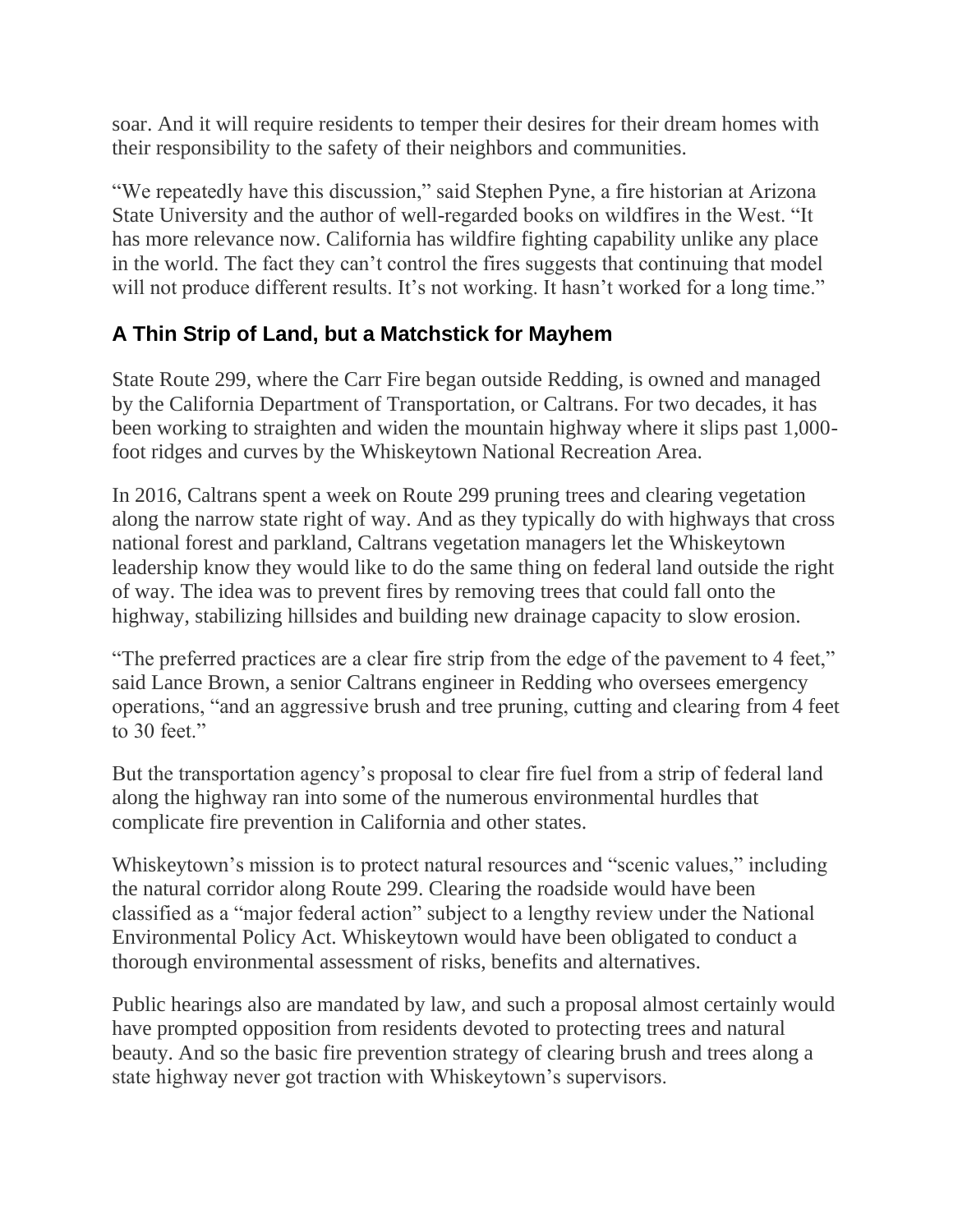Brown said the risks of leaving the trees and brush were clear. But he said Caltrans had no way to force the park to do anything.

Whiskeytown officials are "very restrictive," Brown said. "They don't want us to cut anything. They like that brush. They like that beauty. Our right of way is basically in their right of way."



A fire truck drives along

Highway 299 as they Carr Fire continues to burn near Whiskeytown, California. (Josh Edelson/AFP/Getty Images)

Tom Garcia, the recreation area's fire manager, disputed the view that Whiskeytown opposed any kind of brush and tree clearing. "We most likely would not agree with a clear-cut type of fuel treatment," he said, "but most certainly would have very likely supported a thin-from-below type of treatment activity that reduced the shrub and brush undergrowth and thinned some of trees as opposed to mowing everything down to the ground level."

The threat posed by issues such as brush along the highway had drawn the worry of a local conservation group, as well.

The Western Shasta Resource Conservation District, devoted since the 1950s to safeguarding the region's land and water, prepared a report in 2016 that called for more than 150 urgent fire prevention projects around Redding. They included clearing roadsides of trees and flammable grass and brush, constructing wide clearings in the forest, and scrubbing brush from public and private lands.

Just two of the projects were funded, neither of them in the Carr Fire's path.

### **Rich in Fire Fuel; Starved for Money**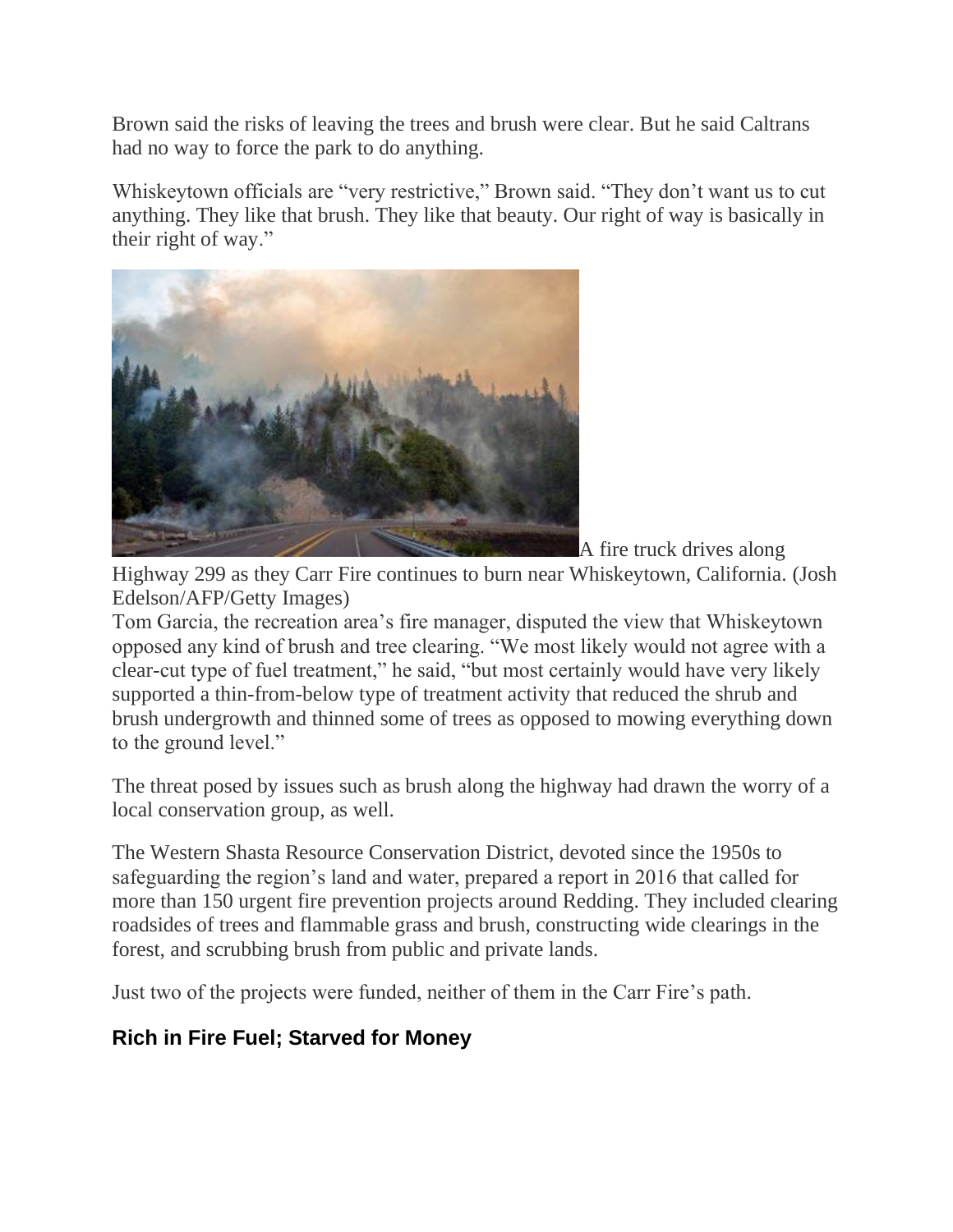The fire fed greedily on the dry roadside fuel left along Route 299 that day in late July. In minutes, it jumped from the state right of way into the federal park's thick stands of brush and small trees, and then up the steep ridge of chaparral, pine and oak.

It was the sort of scenario Garcia had been worrying about for years. A 28-year firefighting veteran, Garcia was known in California for being an aggressive member of the school of fire prevention. He advocated brush and tree clearing and lighting deliberate fires to keep small burns from turning into uncontrollable wildfires.

What he lacked was money. Garcia's budget for clearing, set by senior federal officials, provided just \$500,000 a year for clearing brush and small trees, enough for about 600 acres annually. It was far, far less than needed. Garcia estimated that he should be clearing 5,000 acres a year. Given the budget constraints, he decided to focus on what he viewed as the highest risk area: the park's eastern boundary closest to Redding's expanding subdivisions and outlying communities. Garcia took a chance; he left Whiskeytown's northern region, the forest farthest from Redding, largely untouched.

The risk was significant. A decade earlier, a fire had burned 9,000 acres in much the same area. By July 2018, the land had recovered and supported a new fire feast: Manzanita, oak, small conifers and decaying timber, a dry mass of fuel ready to burn.

Garcia was deeply frustrated. Clearing fuels works, he said. The 600 acres of Whiskeytown that Garcia had treated on a rotating schedule easily survived the Carr Fire. Clearly visible lines ran up the ridges, like a photograph divided into black-andwhite and full-color panels. On one side stood tree skeletons charred by the blaze. On the other, healthy groves of green trees.

But despite such proven effectiveness, fuels reduction has never attained mainstream acceptance or funding in Sacramento, the state capital, or in Washington, D.C. Half of Garcia's annual \$1 million fire management budget pays for a crew of firefighters and a garage full of equipment to respond to and put out fires. The other half is devoted to clearing brush and small trees.

Garcia said it would cost about \$3.5 million to treat 5,000 to 6,000 acres annually. A seven-year rotation would treat the entire park, he said. The risk of fires bounding out of Whiskeytown would be substantially reduced, Garcia said, because they would be much easier to control.

In Garcia's mind, the price paid for starving his budget was enormous: The Carr Fire incurred \$120 million in federal disaster relief, \$788 million in property insurance claims, \$130 million in cleanup costs, \$50 million in timber industry damage, \$31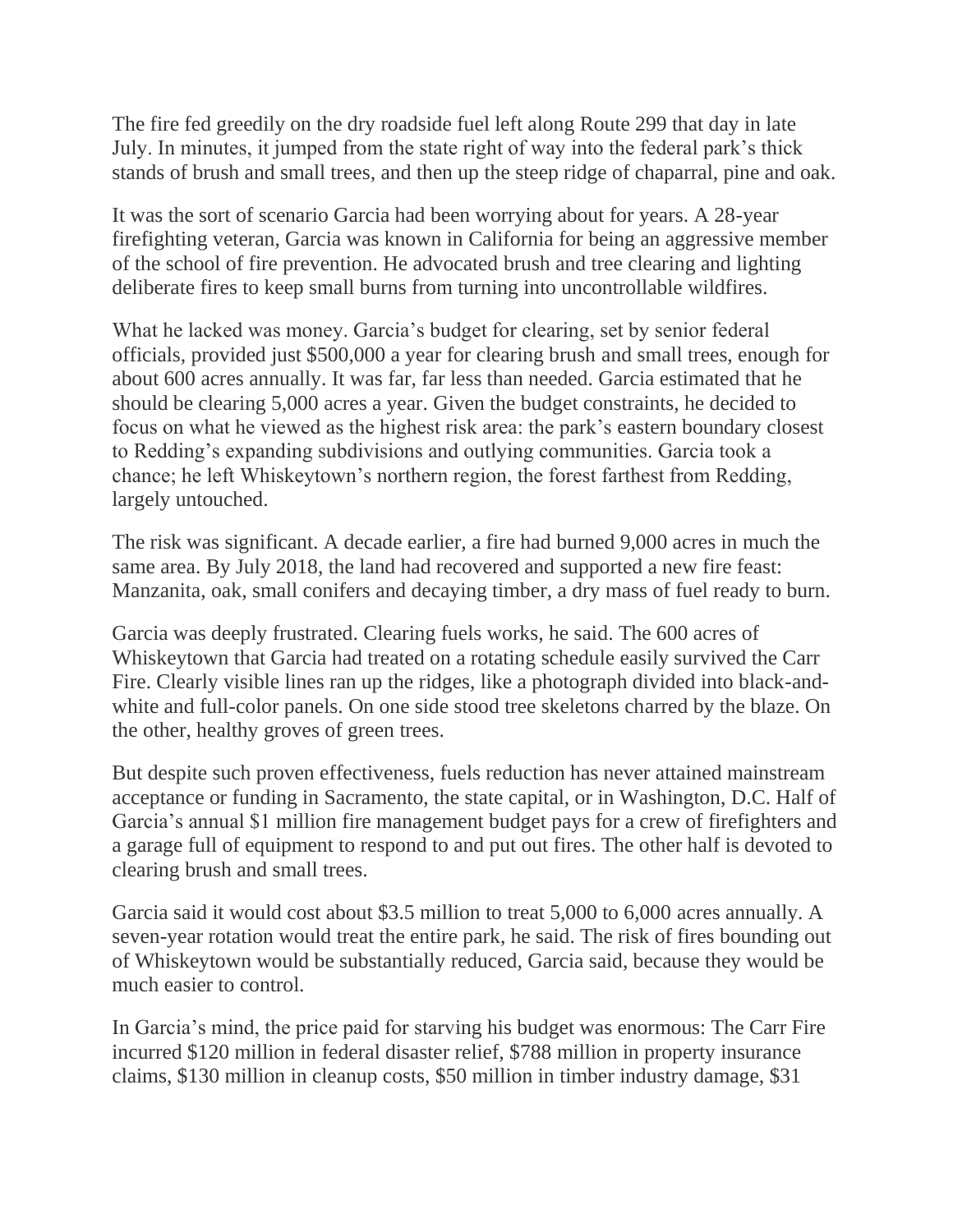million in highway repair and erosion control costs, \$2 million annually in lost property tax revenue and millions more in lost business revenue.

"For \$3.5 million a year, you could buy a lot more opportunity to prevent a lot of heartache and a lot of destruction," Garcia said. "You'd make inroads, that's for sure. Prevention is absolutely where our program needs to go. It's where California needs to go."

Stoked by the land Garcia had been unable to clear, the Carr Fire raged, despite the grueling work of almost 1,400 firefighters, supported by 100 fire engines, 10 helicopters, 22 bulldozers and six air tankers. The firefighters were trying to set a perimeter around the angry fire, which was heading north. In two days it burned over 6,000 acres and incinerated homes in French Gulch, a Gold Rush mining town set between two steep ridges.

Late on July 25, the fire changed course. The hot Central Valley began sucking cold air from the Pacific Coast. By evening, strong gusts were pushing the fire east toward Redding at astonishing speed. By midnight, the Carr Fire, now 60 hours old, had charged across 10 miles and 20,000 acres of largely unsettled ground.

The fire raced across southwest Shasta County. By early evening on July 26, it burned through 20,000 more acres of brush and trees and reached the Sacramento River, which flows through Redding. From a rise at the edge of his Land Park subdivision, Charley Fitch saw flames 30 feet tall. A diabolical rain of red embers was pelting the brush below him, sparking new fires. He jumped into his vehicle, drove back to the house and alerted his wife, Susan, it was time to leave.

#### **"Do You Like the Brush or Do You Want Your Home to Burn?"**

On the outskirts of Redding, the Carr Fire encountered even more prodigious quantities of fuel: the homes and plastic furniture, fences, shrub and trees of exurban Shasta County.

Two hours past midnight on July 26, Jeff Coon was startled awake by his dogs. Through the curtain he saw the flashing blue lights of a passing county sheriff cruiser. He heard evacuation orders sternly issued over bullhorns. Coon, a retired investment adviser, smelled smoke. The sky east of his home on Walker Terrace, in the brush and woodlands 5 miles west of Redding, was red with wildfire.

Almost every other wildfire Coon experienced in Redding started far from the city and headed away from town. The Carr Fire was behaving in surprising ways. It was bearing down on Walker Terrace, which is where the ring of thickly settled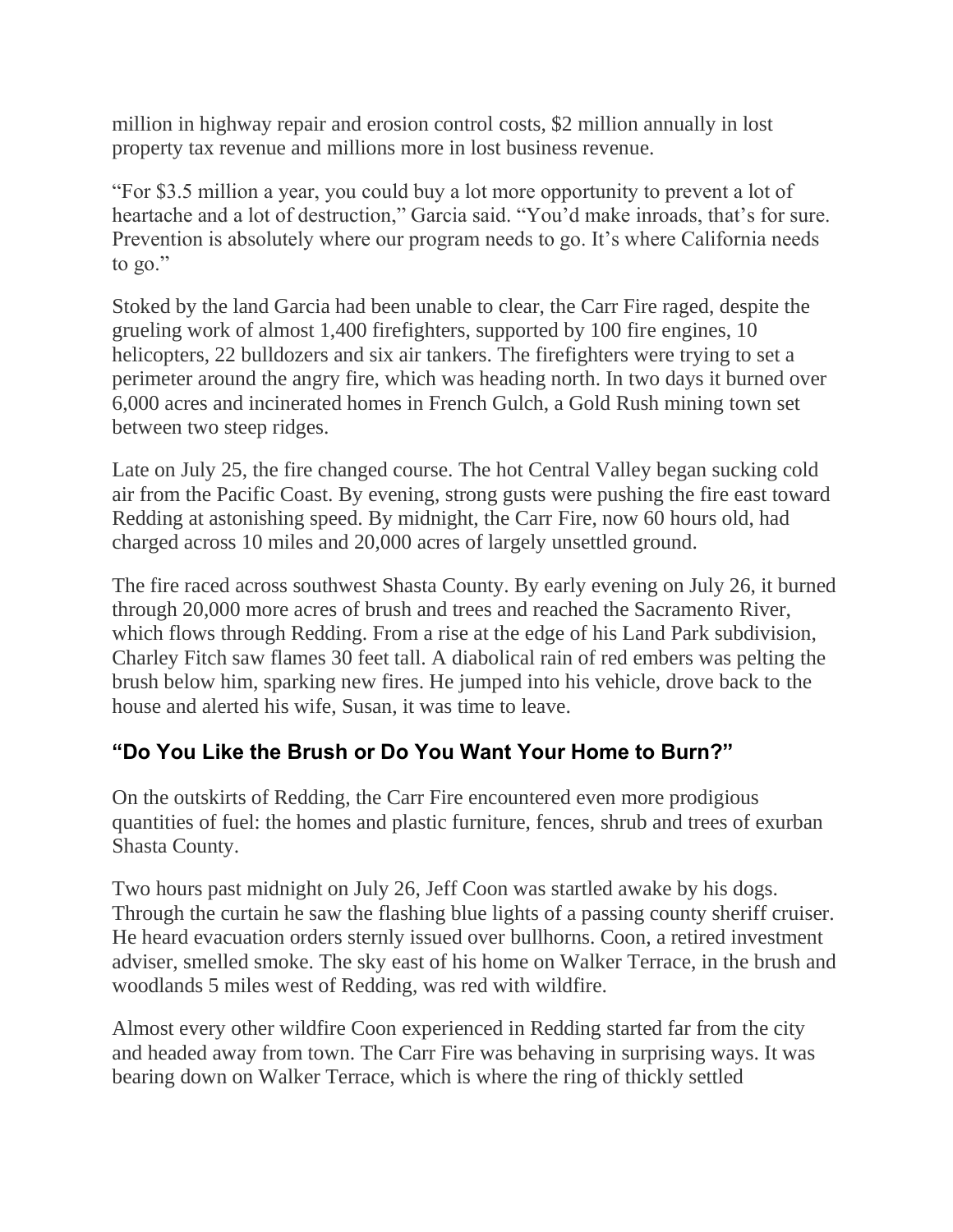development in the brush and woods outside Redding begins. Coon's Spanish tile ranch home at the end of the street would be the first to encounter the flames.

"I jumped into my truck and caught up with the sheriff down the road," Coon recalled. He said: 'Evacuate immediately! Like now!' My wife and I didn't pack much. She grabbed the dogs and some food. I grabbed some shirts."

In the terrible and deadly attack over the next 20 hours, the Carr Fire killed six people — four residents and two firefighters — and turned nearly 1,100 houses into smoking rubble, including all but two of the more than 100 homes in Keswick, a 19th-century mining-era town outside Redding. Two more first responders died after the fire burned through Redding.

The horrific consequences were entirely anticipated by city and county authorities. Both local governments prepared comprehensive emergency planning reports that identified wildfire as the highest public safety threat in their jurisdictions. Redding sits at the eastern edge of thousands of acres of brushy woodlands, known as the wildland urban interface, now thick with homes built over the past two decades and classified by the state and county as a "very high fire hazard severity zone." Nearly 40 percent of the city is a very high hazard severity zone.



Homes in Redding were

destroyed by the fast-moving Carr Fire. (Justin Sullivan/Getty Images) To reduce the threat, the county plan calls for a "commitment of resources" to initiate "an aggressive hazardous fuels management program," and "property standards that provide defensible space." In effect, keeping residents safe demands that residents and authorities starve fires.

The Redding emergency plan noted that from 1999 to 2015, nine big fires had burned in the forests surrounding Redding and 150 small vegetation fires ignited annually in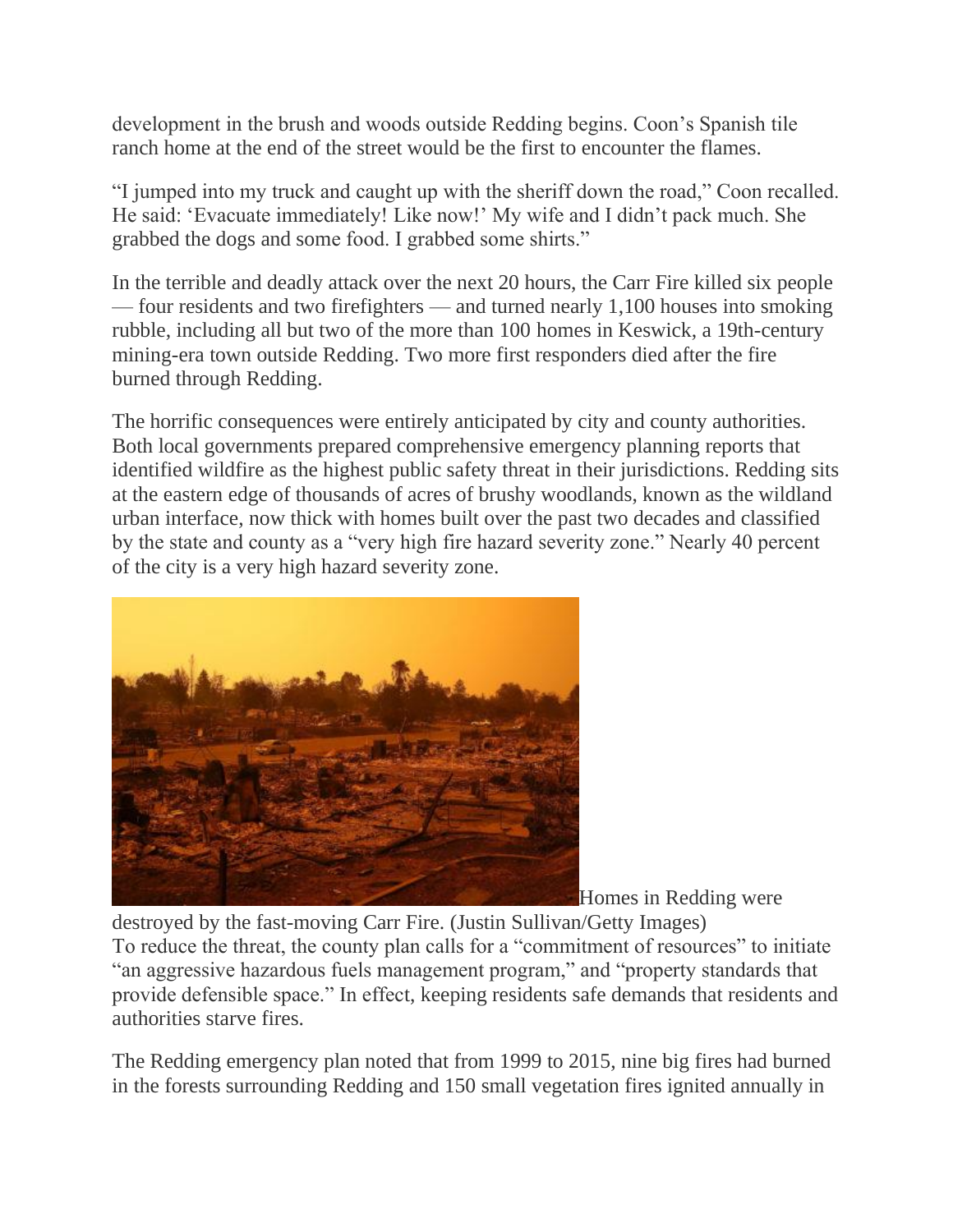the city. The city plan called for measures nearly identical to the county's to reduce fuel loads. And it predicted what would happen if those measures weren't taken. "The City of Redding recently ran a fire scenario on the west side, which was derived from an actual fire occurrence in the area," wrote the report's authors. "As a result of the fire-scenario information, it was discovered that 17 percent of all structures in the city could be affected by this fire."

The planning reports were mostly greeted by a big civic yawn. City and county building departments are enforcing state regulations that require contractors to "harden" homes in new subdivisions with fireproof roofs, fire-resistant siding, sprinkler systems and fire-resistant windows and eaves. But the other safety recommendations achieved scant attention. The reason is not bureaucratic mismanagement. It's civic indifference to fire risk. In interview after interview, Redding residents expressed an astonishing tolerance to the threat of wildfires.

Despite numerous fires that regularly ignite outside the city, including one that touched Redding's boundary in 1999, residents never expected a catastrophe like the Carr Fire. In public opinion polls and election results, county and city residents expressed a clear consensus that other issues — crime, rising housing prices, homelessness and vagrancy — were much higher priorities.

Given such attitudes, fire authorities in and outside the city treated the fire prevention rules for private homeowners as voluntary. State regulations require homeowners in the fire hazard zones to establish "defensible spaces." The rules call for homeowners to reduce fuels within 100 feet of their houses or face fines of up to \$500. Cal Fire managers say they conduct 5,000 defensible space inspections annually in Shasta County and neighboring Trinity County. Craig Wittner, Redding's fire marshal, said he and his team also conduct regular inspections.

State records show not a single citation for violators was issued in Shasta County in 2017 or this year.

Wittner explained how public indifference works in his city. Each year his budget for brush clearing amounts to about \$15,000. Yet even with his small program, residents complain when crews cut small trees and brush. "They like living close to nature," he said. "They like the privacy. I put it to them this way: Do you like the brush or do you want your home to burn down?"

Redding owns and manages more than 2,000 acres of public open space, about a quarter of the heavily vegetated land within city boundaries. The city's program to clear brush from public lands averages 50 acres annually. Brush and clearing on private land is virtually nonexistent. Whether or not that changes could hinge on a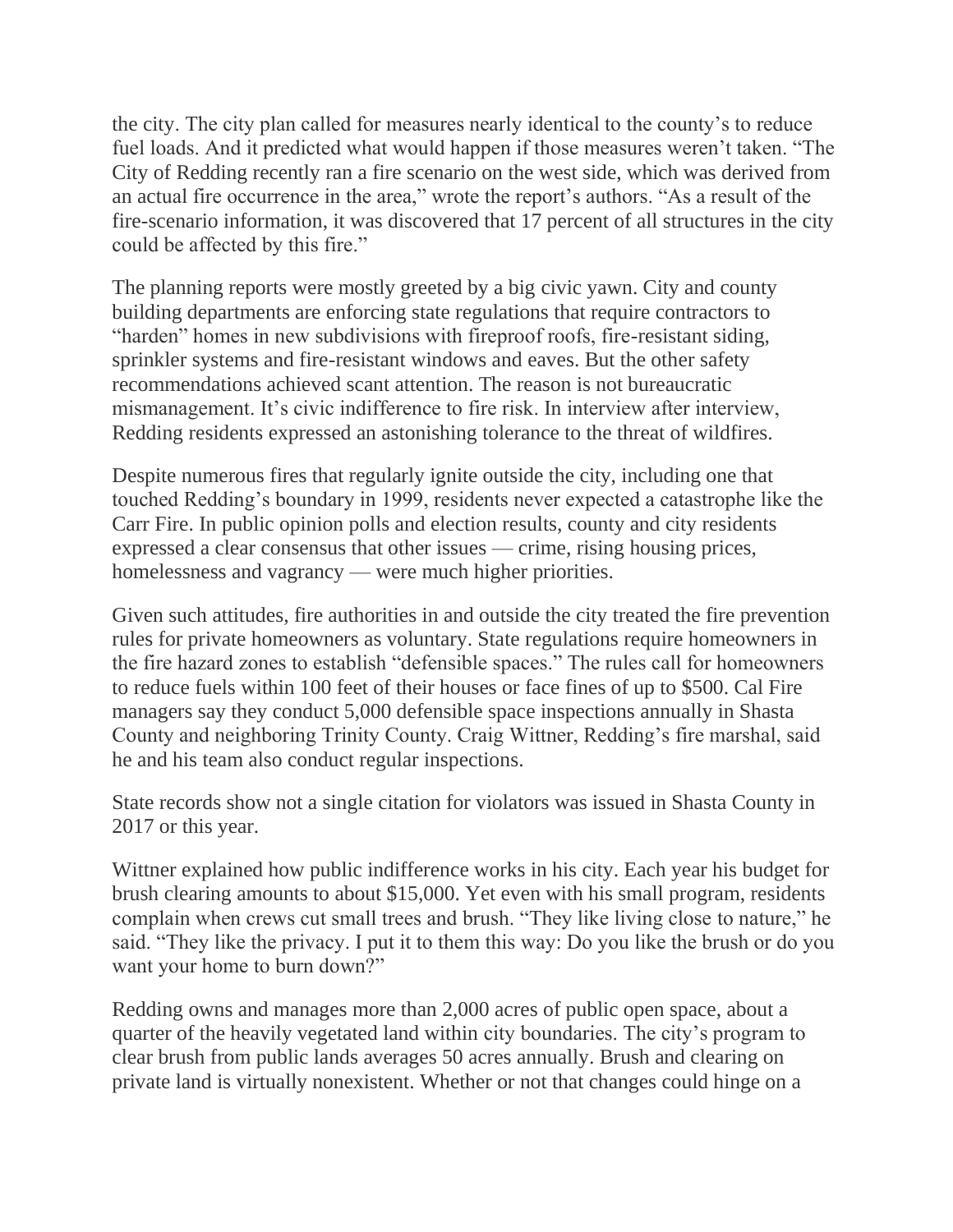lawsuit filed in mid-September and a new property tax program being prepared by city officials.

Jaxon Baker, the developer of Land Park and Stanford Hills, two major residential complexes, filed the suit. In it he argued that the city anticipated the deadly consequences of a big fire in west Redding, but did not adequately follow its own directives to clear brush from city-owned open spaces. Redding's Open Space Master Plan, completed in August, sets out goals for future land and recreational investments. It does not mention fire as a potential threat. Baker's suit called for rescinding that plan and writing a new one that identifies fire as a higher priority in municipal open space management. "It makes sense," Baker said. "We have a lot of city-owned land that burns. We just learned that."

On Nov. 6, the Redding City Council acknowledged that Baker was right and rescinded the Open Space Master Plan, thereby resolving the lawsuit. Preparations for writing a new one have not yet been addressed by the council. Barry Tippin, Redding's city manager, said that city officials are preparing a proposal to establish a citywide defensible space district and a new property tax to sharply increase public spending for fuels reduction on public and private land. "This is a city that is leery of new taxes," Tippin said. "But after what happened here in the summer, people may be ready for this kind of program."

Coon, who had evacuated his neighborhood as fire engulfed it, returned to find his home standing. He wasn't surprised. Prevention, he said, works, and he invested in it, even without any local requirements that he do so.

Though his home was built in 1973 and remodeled in 1993, it met almost all of the requirements of Shasta County's latest fire safe building codes. The mansard roof was fire resistant, as were the brick walls. Coon paid attention, too, to the eaves, which he kept protected from blowing leaves. And he didn't have a wooden fence.

Prompted by his son, a firefighter with Cal Fire, and his own understanding of fire risk, Coon had also established a big perimeter of light vegetation around his house, a safe zone of defensible space. He worked with the Bureau of Land Management to gain a permit to clear a 100-foot zone of thick brush and small trees from the federal land that surrounded his house. He trimmed his shrubs, kept the yard clear of leaves and branches, cleaned out the gutters and discarded plastic items that could serve as fuel. On days designated for burning, he incinerated debris piles.

The project took two summers to complete. When he was finished, his home stood amid a big open space of closely cut grass, rock and small shrubs. In effect, Coon had set his home in a savanna, a fire-safe setting that looked much different from the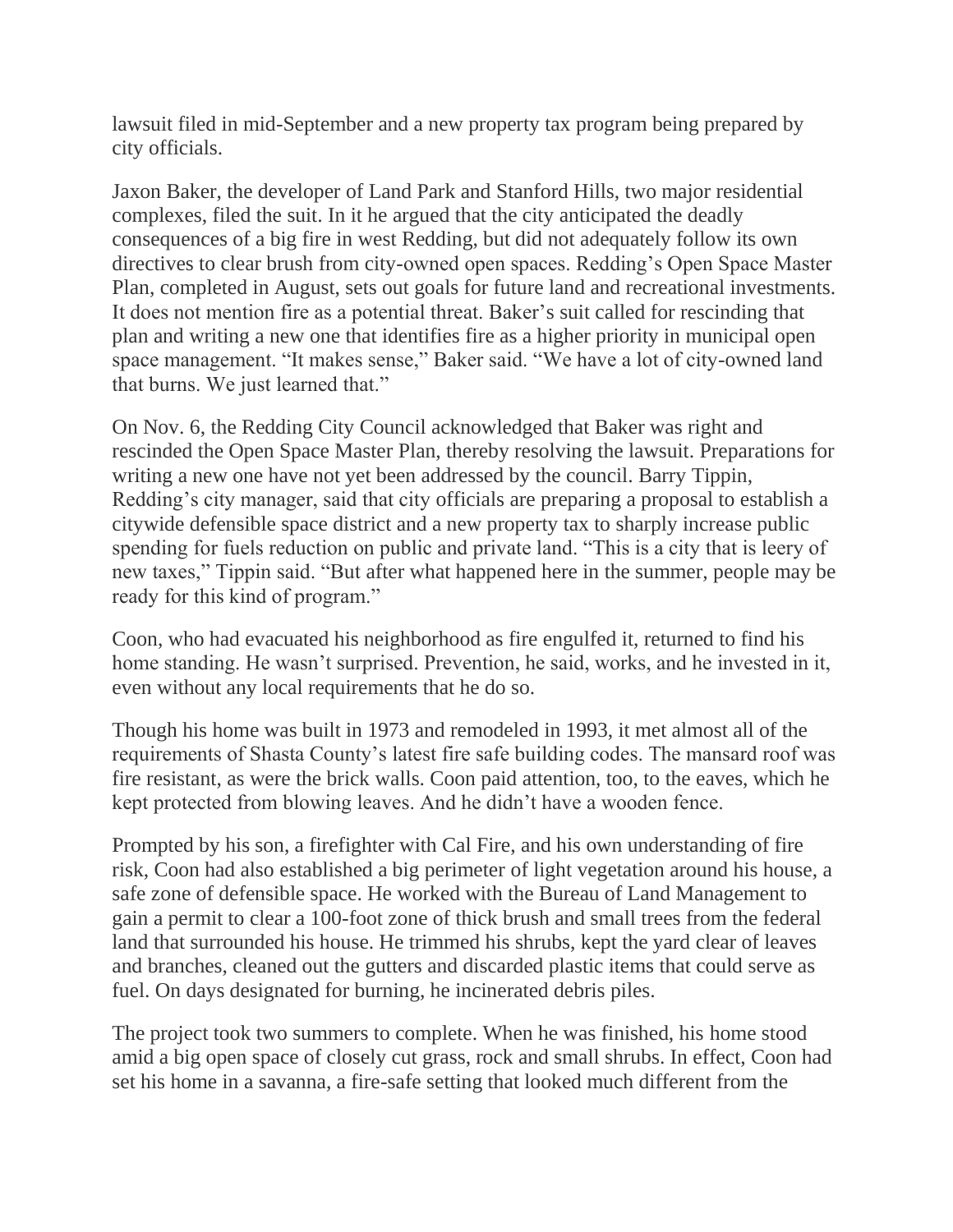shaded, grassy, shrub and leafy yards of neighbors who clearly liked mimicking the federal woodlands that surrounded them.

When Coon returned to Walker Terrace days after the fire passed through Redding, his yard was covered in ash and charred tree limbs. But his house remained. So did the garage where he kept his prized 1968 Camaro.

#### **"How Do You Want Your Smoke?"**

A warming planet, conflicting government aims, human indifference or indolence all are serious impediments to controlling the threat of wildfires in California. But they are not the only ones.

Add worries about air pollution and carbon emissions.

The California air quality law, enforced by county districts, requires fire managers interested in conducting controlled burns as a way of managing fire risk to submit their plans for review in order to gain the required permits. County air quality boards also set out specific temperature, moisture, wind, land, barometric, personnel and emergency response conditions for lighting prescribed fires.

The limits are so specific that Tom Garcia in the Whiskeytown National Recreation Area said only about six to 10 days a year are suitable for managed burns in Shasta County.

John Waldrop, the manager of the Shasta County Air Quality District, said he's sympathetic to Garcia's frustration but determined to meet his obligations to protect the public's health. Waldrop said that federal and state agencies and private timber operators lit prescribed burns on an average of 3,600 acres annually in Shasta County over the last decade. Most burns are less than 100 acres, which fits his agency's goal of keeping the air clean and fine particulate levels below 35 micrograms per cubic meter, the limit that safeguards public health.

Waldrop said it would take 50,000 acres of prescribed fire annually to clear sufficient amounts of brush from the county's timberlands to reduce the threat of big wildfires. That means approving burns that span thousands of acres and pour thousands of tons of smoke into the air.

"From an air quality standpoint, that is a harder pill for us to swallow," Waldrop said.

Balancing the threat of wildfires against the risk of more smoke is a choice that Shasta residents may be more prepared to make. During and after the Carr Fire, Redding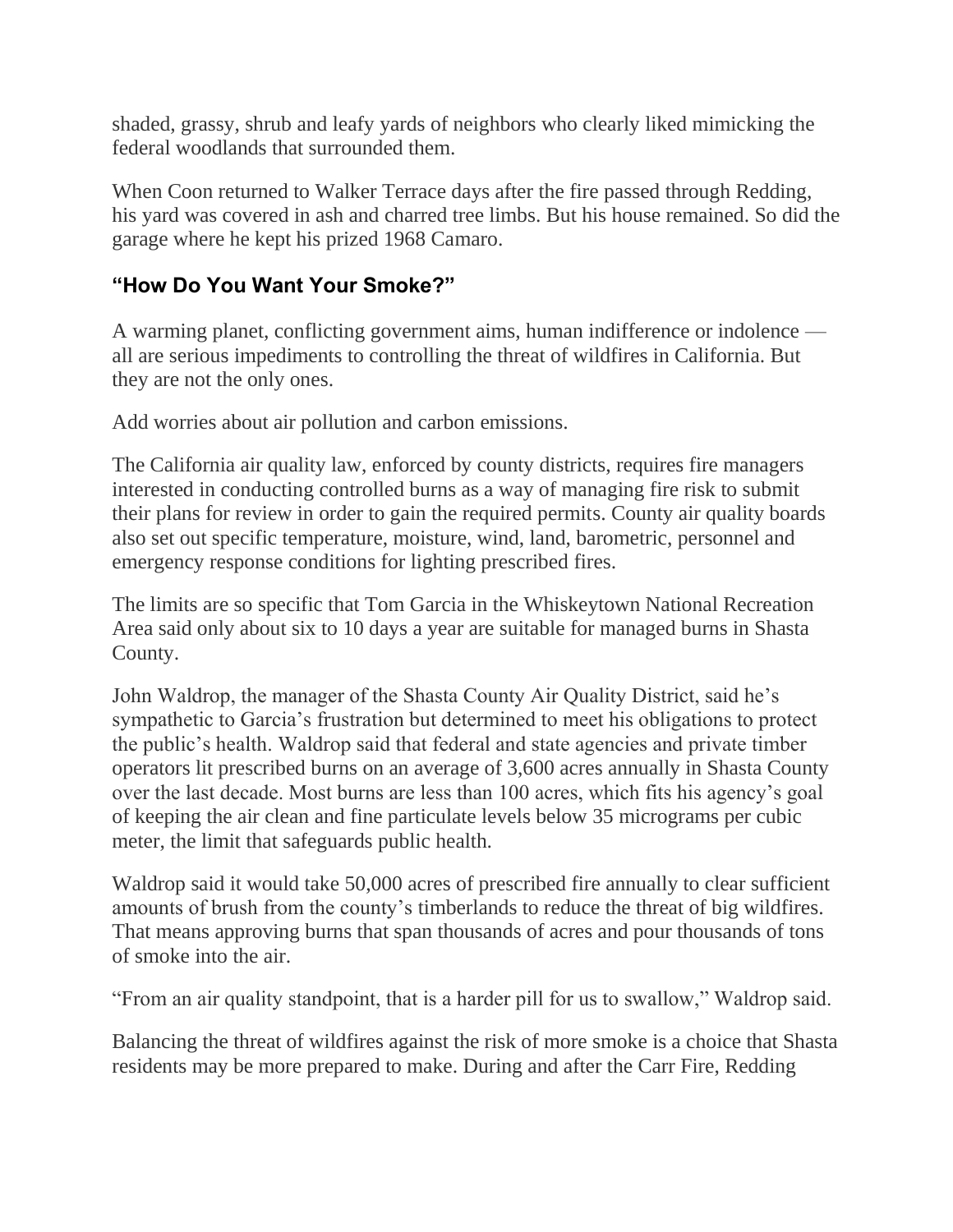residents breathed air for almost a month with particulate concentrations over 150 micrograms per cubic meter. That is comparable to the air in Beijing.

"We're at a point where society has to decide," Waldrop said, "how do you want your smoke? Do you want it at 150 micrograms per cubic meter from big fires all summer long, or a little bit every now and again from prescribed burning?"

Another air pollution challenge Californians face is the troubling connection between wildfires and carbon emissions. Two years ago, California passed legislation to reduce carbon dioxide and other greenhouse gases to 258.6 million metric tons annually by 2030. That is a 40 percent reduction from levels today of about 429 million metric tons a year.

Reaching that goal, a stretch already, will be far more difficult because of runaway wildfires. Last year, wildfires poured 37 million metric tons of carbon dioxide into California's atmosphere, according to a state report made public this year. Even higher totals are anticipated for 2018.

Efforts to quell the fires with more prescribed burns will add, at least for a number of years, more carbon dioxide. Prescribed fires produce an average of 6 tons of carbon per acre, according to scientific studies. Burning half a million acres annually would produce 3 million more metric tons of greenhouse gases.

#### **A Matter of Priorities and Focus**

For now, California can seem locked in a vicious and unwinnable cycle: Surprised anew every year by the number and severity of its wildfires, the state winds up pouring escalating amounts of money into fighting them. It's all for a good, if exhausting, cause: saving lives and property.

But such effort and expenditure drains the state's ability to do what almost everyone agrees is required for its long-term survival: investing way more money in prevention policies and tactics.

"It's the law of diminishing returns," Garcia said. "The more money we put into suppression is not buying a lot more safety. We are putting our money in the wrong place. There has to be a better investment strategy."

Just as drying Southwest conditions forced Las Vegas homeowners to switch from green lawns to desert landscaping to conserve water, fire specialists insist that Californians must quickly embrace a different landscaping aesthetic to respond to the state's fire emergency. Defensible spaces need to become the norm for the millions of residents who live in the 40 percent of California classified as a high fire-threat zone.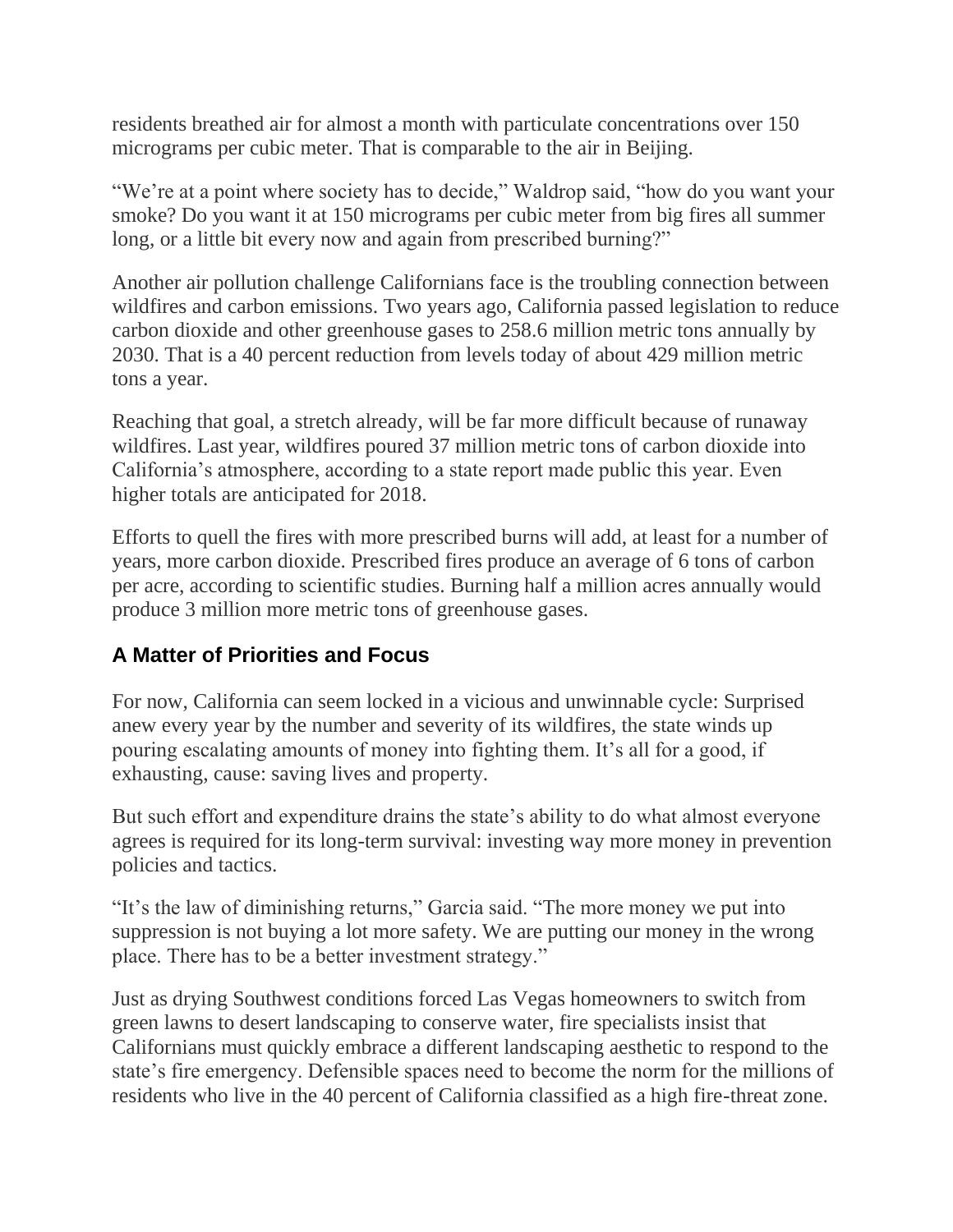Residents need to reacquaint themselves with how wicked a wildfire can be. Counties need to much more vigorously enforce defensive space regulations. Sierra foothill towns need to establish belts of heavily thinned woodland and forest 1,000 feet wide or more, where big fires can be knocked down and extinguished. Property values that now are predicated on proximity to sylvan settings need to be reset by how safe they are from wildfire as they are in San Diego and a select group of other cities.

"We solved this problem in the urban environment," said Timothy Ingalsbee, executive director of Firefighters United for Safety, Ethics, and Ecology, a national wildfire research and policy group in Oregon. "Towns were all once made of wood. The Great Chicago Fire. The San Francisco fire. We figured out they can't make cities out of flammable materials. They hardened them with brick and mortar and building codes and ordinances for maintaining properties.

"This is a really solvable problem with the technology we have today. Making homes and communities that don't burn up is very solvable. It's a matter of priorities and focus."



A home in Redding destroyed

by the Carr Fire. (Justin Sullivan/Getty Images) In a select group of towns in and outside California, residents have gotten that message. Boulder, Colorado, invested in an expansive ring of open space that surrounds the city. It doubles as a popular recreation area and as a fuel break for runaway fires that head to the city.

San Diego is another example. After big and deadly fires burned in San Diego in 2003 and 2007, residents, local authorities and San Diego Electric and Gas sharply raised their fire prevention efforts. Thirty-eight volunteer community fire prevention councils were formed and now educate residents, provide yard-clearing services and hold regular drives to clear brush and trees. SDE&G has spent \$1 billion over the last